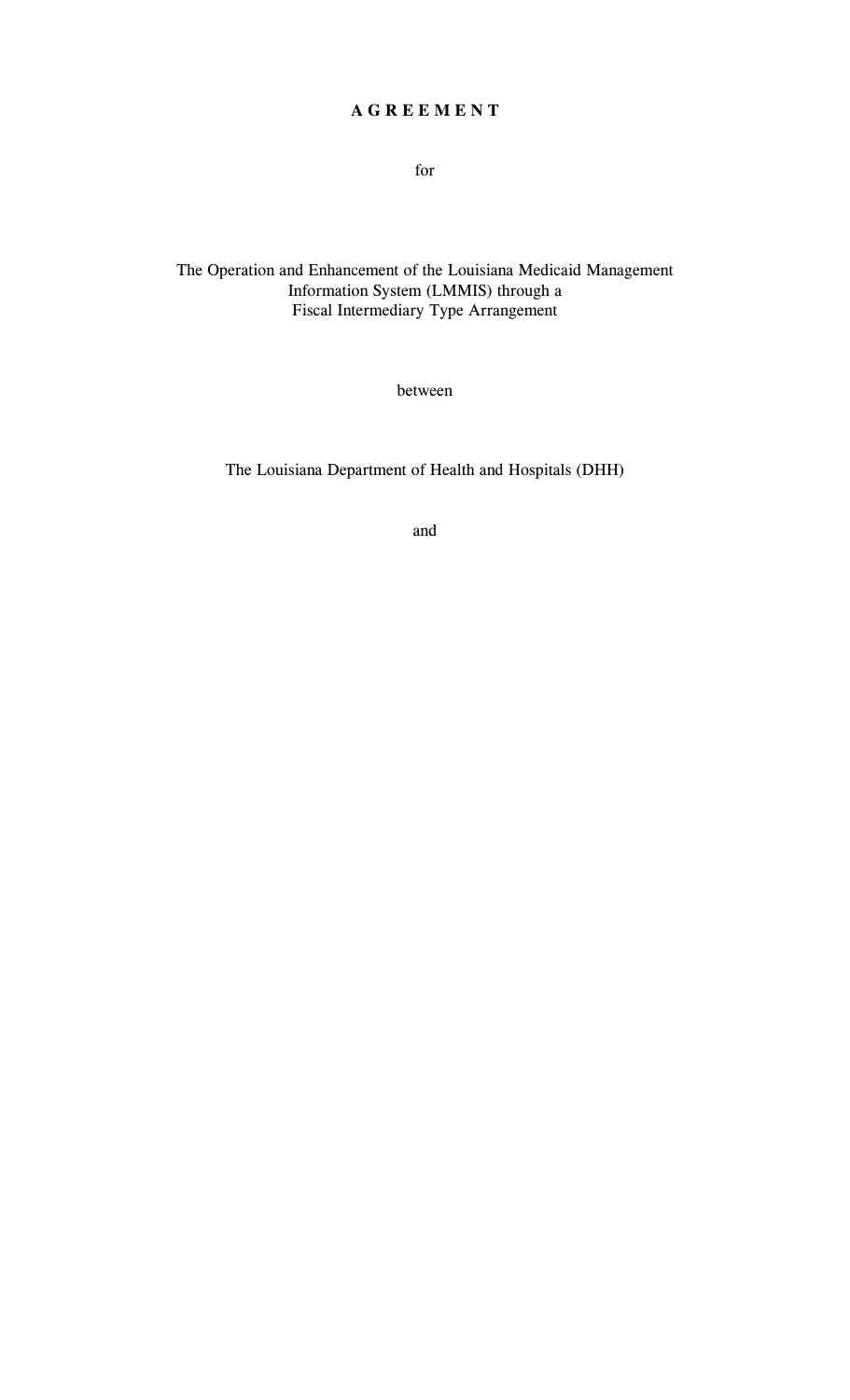## **Agreement**

This Agreement (the "Agreement") is made as of by and between \_\_\_\_\_\_\_\_\_\_\_\_\_\_\_\_ (the "Contractor") a corporation, and the Louisiana Department of Health and Hospitals (the "Department").

#### WITNESSETH :

WHEREAS, the Congress of the United States has enacted Title XIX of the Social Security Act (42 U.S.C. 1396 et. seq.) (the "Act") for the purpose of establishing Louisiana's Medicaid Program;

WHEREAS, the Act designates the U.S. Department of Health and Human Services (the "DHHS") to be the Federal agency to administer the Act and the programs thereunder;

WHEREAS, the Department has been designated as the sole Louisiana state agency to administer the Medicaid Program;

WHEREAS, pursuant to the Act and the regulations thereunder, a comprehensive plan for the Program has been adopted (the "State Plan");

WHEREAS, under the Louisiana Revised Statutes (R.S. 39:198(D), 39:1551-39:1736) the Department has the authority to enter into this Contract;

WHEREAS, funds have been requested to be included in the Appropriation Bill for the fiscal \_\_\_\_\_\_\_\_\_\_\_\_\_\_\_\_\_\_\_\_\_\_\_for the purpose of this Contract by the Louisiana Legislature;

WHEREAS, the Department requires certain supporting administrative services as hereinafter provided;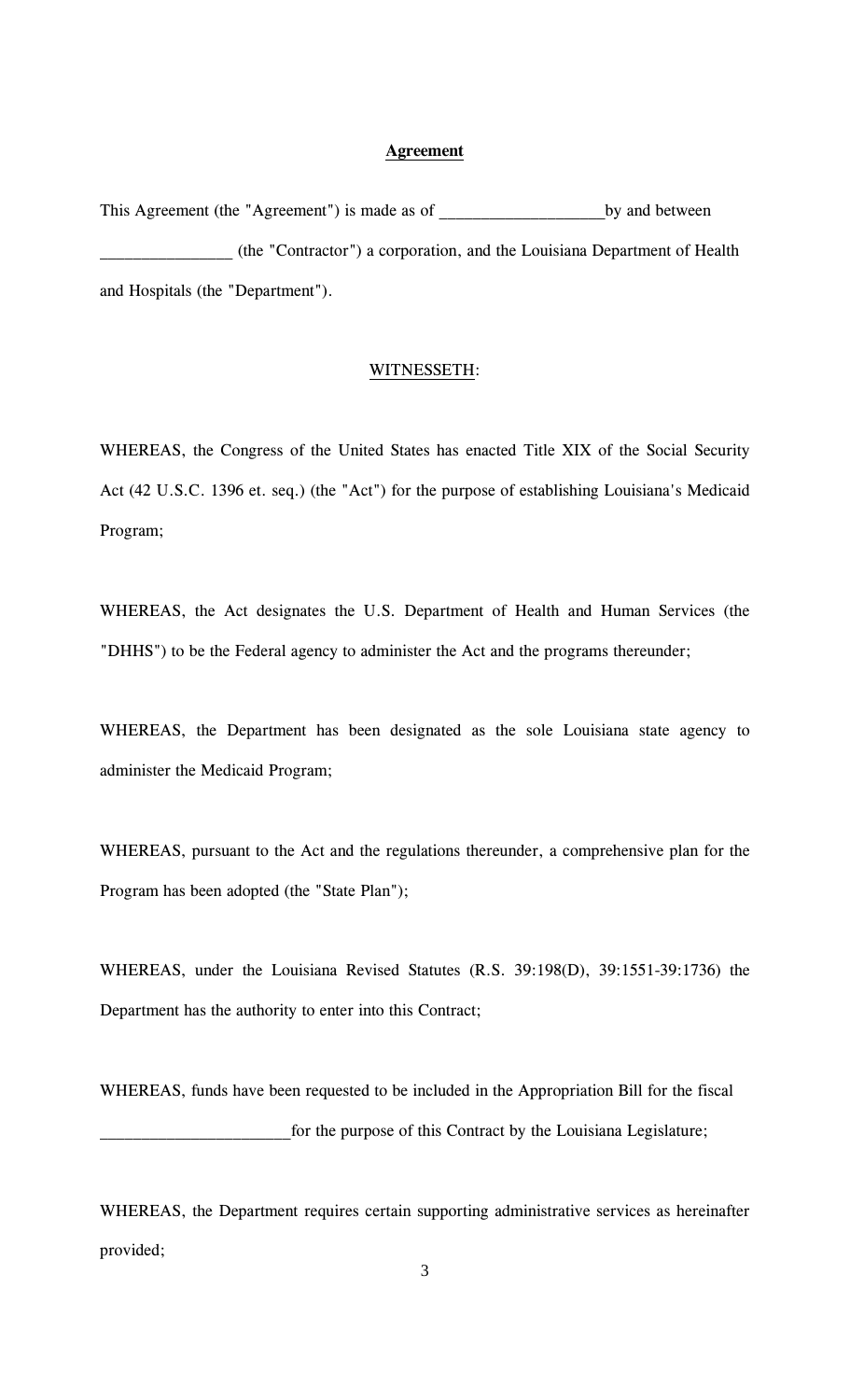WHEREAS, Contractor is experienced in the functions to be undertaken by it in this Contract, is equipped to perform promptly, efficiently, and effectively its duties hereunder, and is willing to do so in furtherance of the public interest;

WHEREAS, as a result of a competitive procurement, the Department has selected the Contractor to perform the services specified herein subject to the terms and conditions hereof; and

NOW THEREFORE, in consideration of the foregoing recitals and of the mutual covenants contained herein, the Department and the Contractor hereby agree as follows:

## ARTICLE I - CONTENT OF CONTRACT AND PRECEDENCE

A. Content

The Contract between the Department and the Contractor Fiscal Intermediary shall include:

- 1. This Agreement and all Appendices
- 2. The Solicitation for Proposal (SFP) which includes its Addenda, Amendments, the Questions and Answers
- 3. The Contractor's Proposal

# B. Incorporation by Reference

The SFP and the Contractor's Proposal are incorporated into and are made a part of the Contract by reference.

# C. Order of Precedence

The Contract shall to the extent possible be construed to give effect to all provisions contained therein; however, where provisions are in conflict, the intent of the parties shall give first priority to provisions of the Contract excluding the incorporated SFP and the Proposal; second priority to the provisions of the SFP; and third priority to the provisions of the Proposal.

# D. Article and Section Headings

The article and section headings used herein are for reference and convenience only. An article is designated by an upper case Roman numeral. A section is designated by an upper case letter.

# ARTICLE II - TERM

The Contract shall be effective and binding on the Contractor and the Department upon the approval of DHHS and the Director of State Purchasing, Division of Administration. The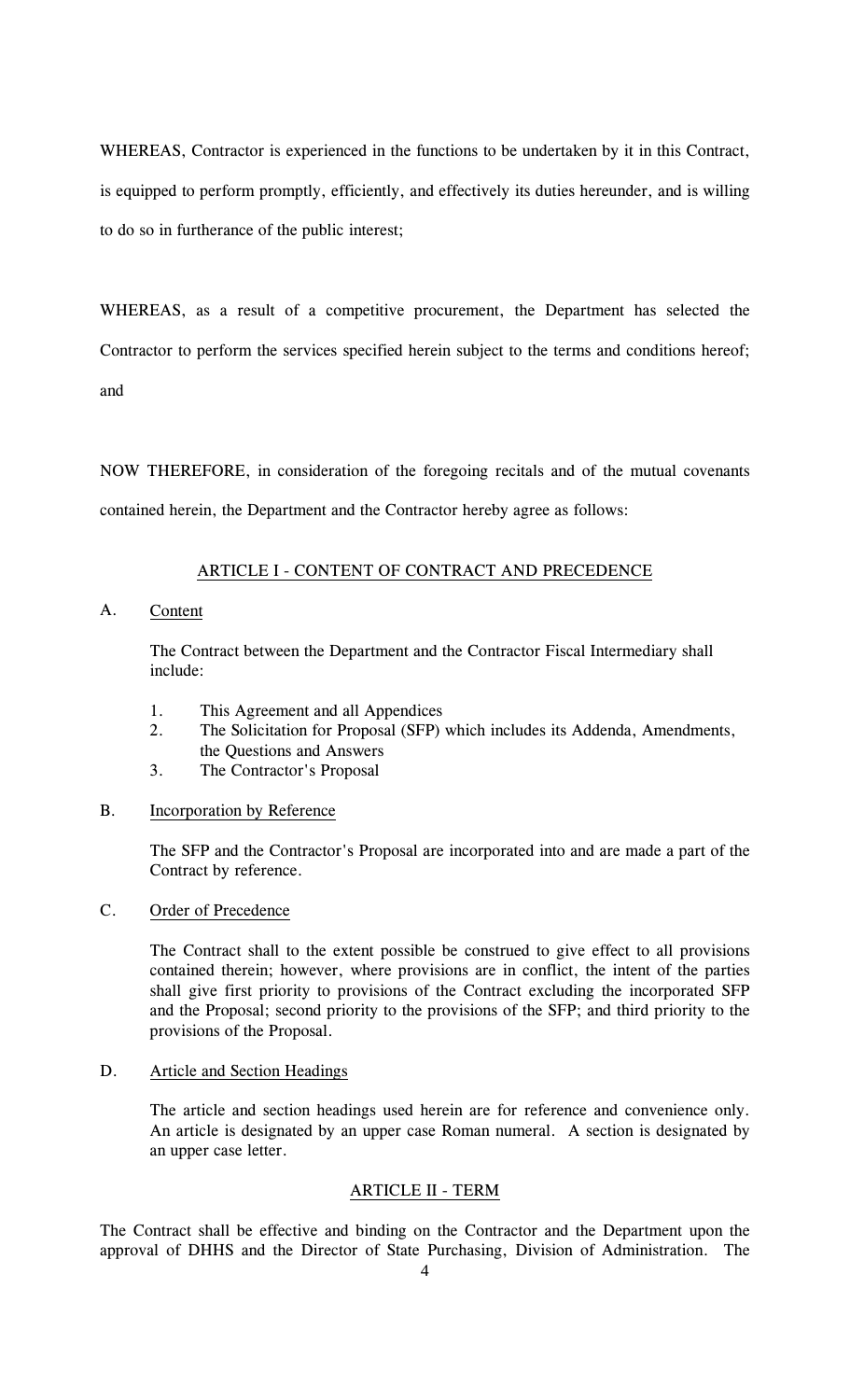effective date of the Contract shall be the day all approvals have been obtained. The Department shall use its best efforts to obtain such approvals as soon as is practicable. The term of this Contract is ninety-six (96) months, which shall be divided into one period of sixty (60) months immediately followed by three (3) successive twelve (12) month periods. At the end of the first period of the Contract (sixty (60) months, three (3) one year options of (12) month periods can be exercised by the Department. The Contract is subject to DHHS approval, the availability of State and/or Federal funds, and appropriations by the Louisiana Legislature. Whenever it becomes apparent to the Department that State and/or Federal funds will not be available for payment of the Contractor's charges or for payment of claims thereunder, the Department shall give timely written notice thereof to the Contractor and shall make public announcement thereof. In such event, the Contractor may suspend the performance of any or all of the Contractor's obligations under the Contract during such period as such funds are unavailable. Such suspension shall be removed by the Department by written notice to the Contractor when such funds become available. In the event of any such suspension, the Department shall reimburse the Contractor for all reasonable costs incurred by the Contractor as a result of such suspension.

# A. Contract Life

The Contract life is from the effective date of the Contract until the date the Contract expires or is terminated, except as otherwise expressed. The Contractor shall begin \_\_\_\_\_\_\_\_\_\_\_\_\_\_. The Contractor shall perform all other requirements of the SFP for the term of the Contract.

B. Option to Renew

At the end of the first period of the Contract (sixty (60) months), the Department shall have the option to separately renew such Contract for each of three (3), twelve (12) month periods

The option to renew shall be based on the Contractor's satisfactory performance (as determined by the Department) during the first period of the Contract (sixty (60) months), and the convenience of the Department. At the option of the Department, the Contractor will be required to accept one year renewals of the Contract for no more than three successive years after the first sixty (60) month period of this Contract.

The Department's decision regarding its option to renew the Contract shall be made in accordance with the provisions of Louisiana R.S. 39:198(D)

# ARTICLE III - TERMINATION

The continuation of this contract is contingent upon the continuation of an appropriation of funds by the legislature to fulfill the requirements of the contract. If the legislature fails to appropriate sufficient monies to provide for the continuation of the contract or if such appropriation is reduced by the veto of the governor or by any means provided in the Appropriation Act or Title 39 of the Louisiana Revised Statutes of 1950 to prevent the total appropriations for the year from exceeding revenues for that year or for any other lawful purpose and the effect of such reduction is to provide insufficient monies for the continuation of the contract, the contract shall terminate on the date of the beginning of the first fiscal year for which funds are not appropriated.

#### A. Cause (Default)

State may terminate this agreement for cause based upon the failure of Contractor to comply with the terms and/or conditions of the Agreement, or failure to fulfill its performance obligations pursuant to this agreement, provided that the State shall give the Contractor written notice specifying the Contractor's failure. If within thirty (30) days after receipt of such notice, the Contractor shall not have corrected such failure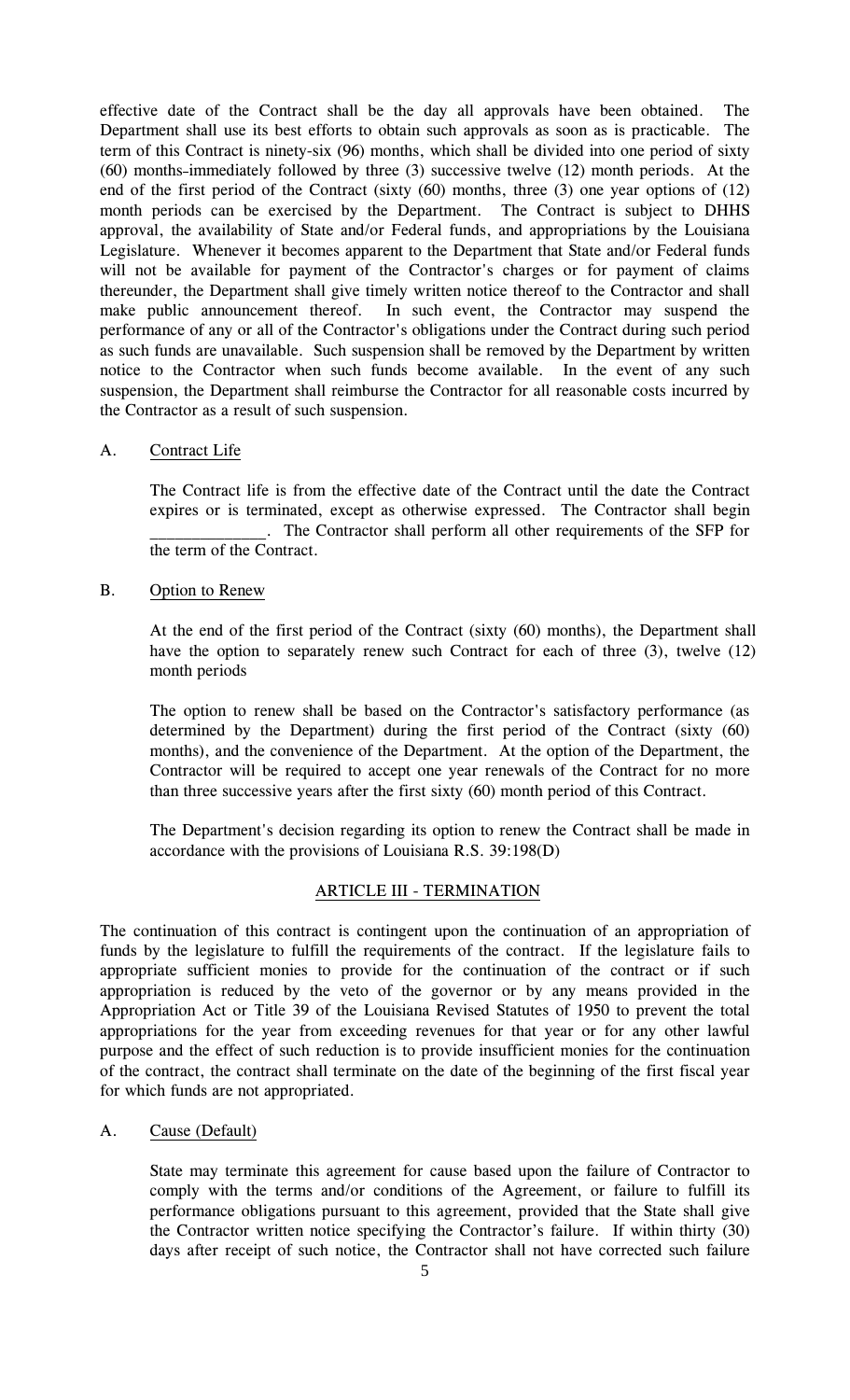or, in the case of failure which cannot be corrected in (30) days, begun in good faith to correct such failure and thereafter proceeded diligently to complete such correction, then the State may, at it's option, place the Contractor in default and the Agreement shall terminate on the date specified in such notice. The State may require forfeiture of the performance bond and may seek any other remedies under law.

The Contractor may exercise any rights available to it under Louisiana law to terminate for cause upon the failure of the State to comply with the terms and conditions of this agreement, provided that the Contractor shall give the State written notice specifying the State's failure and a reasonable opportunity for the State to cure the defect.

B. Convenience

**The State may terminate this Agreement at any time by giving thirty (30) days written notice to the Contractor of such termination or negotiating with the Contractor an effective date.**

**The Contractor shall be entitled to payment for deliverables in progress, to the extent work has been performed satisfactorily.**

C. Bankruptcy

The Contract is also subject to termination upon filing a petition under Federal Bankruptcy Law or thirty (30) days after the filing of such petition by or against the Contractor, unless such petition shall have been dismissed during such thirty (30) day period, provided all other provisions of the contract are met or satisfied. If the Contract is terminated under this provision, the performance bond shall be forfeited.

D. Refusal of State to Exercise Option

The Department may terminate the Contract by refusal to exercise its option to renew. The Department shall notify the Contractor prior to the expiration of the initial or any subsequent periods as to whether or not the Department is going to exercise its option to renew, and in accordance with Louisiana R.S. 39:198.

# ARTICLE IV - RIGHTS UPON TERMINATION OR EXPIRATION

#### A. The Department's Rights

- 1. In the event the Contract is terminated for any reason, or upon expiration of any of the periods of the Contract, the Department shall retain ownership of the LMMIS. Upon written request from the Department, the Contractor shall provide at no additional cost, within thirty (30) days of notice of termination or of expiration of the Contract, copies of those computer systems programs, files, and documentation (including but not limited to user manuals, work manuals, operations manuals, systems and programming documentation, load modules, required systems libraries and link libraries, and other documentation relating thereto) that are useful to initiation and continued operation of the LMMIS. In the event the termination of the Contract is based on the Contractor's willful or intentional failure to comply with the terms therein, including bad faith actions contributing to such failure, the Contractor shall be required to furnish the Department at no additional cost and immediately upon request, copies of the aforementioned programs, files and documentation. All files, source code, load modules, and required system libraries and link libraries will be turned over to the Department in machine readable form, where applicable, and in good condition.
- 2. The Contractor shall assist, prior to the expiration or termination of this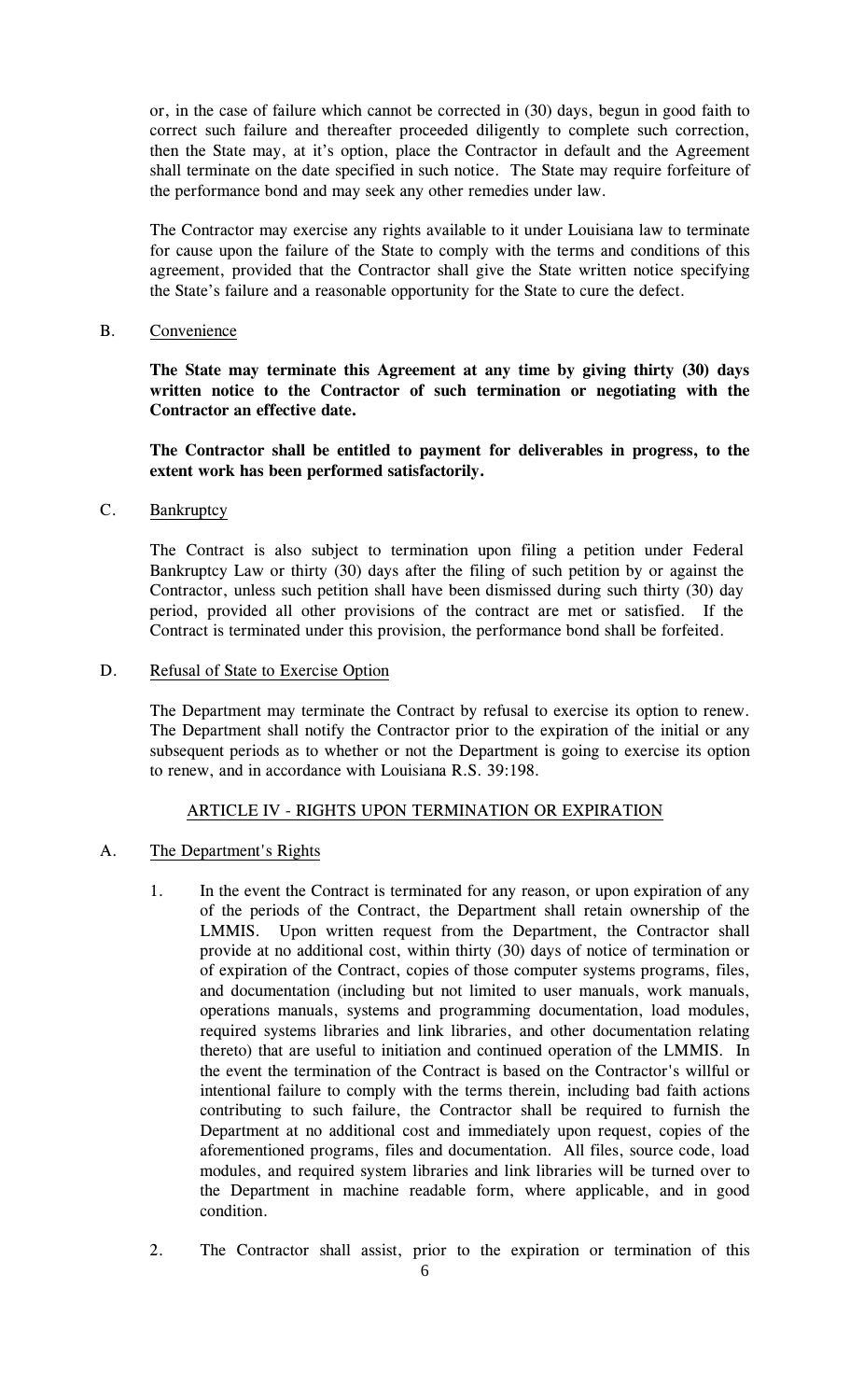Contract, in the transition to another Contractor as defined in Section 2.1 of the SFP without additional cost to the Department.

# B. Contractor's Rights

- 1. In the event the Contract expires or the Contract is terminated for cause, the Department shall pay the Contractor all amounts due for claims paid prior to the effective date of the expiration or termination.
- 2. In the event the Contract is terminated for convenience by the Department, the Department shall pay the Contractor:
	- a. All amounts due for claims paid prior to the effective date of such termination: and
	- b. Its reasonable and allowable termination costs determined in accordance with the principles of Title 45 CFR Part 74 and (41 CFR 1-15.105-42), which costs shall include, without limiting the generality of the foregoing, the reasonable costs of terminating orders, subcontracts, employment contracts, and the remaining rental or termination costs under unexpired leases reasonably necessary to the Contractor's performance under the SFP.

## ARTICLE V – INDEMNIFICATION AND LIMITATION OF LIABILITY

Neither party shall be liable for any delay or failure in performance beyond its control resulting from acts of God or force majeure. The parties shall use reasonable efforts to eliminate or minimize the effect of such events upon performance of their respective duties under this Agreement.

Contractor shall be fully liable for the actions of its agents, employees, partners or subcontractors and shall fully indemnify and hold harmless the State from suits, actions, damages and costs of every name and description relating to personal injury and damage to real or personal tangible property caused by the Contractor, its agents, employees, partners or subcontractors in the performance of this contract, without limitation; provided, however, that the Contractor shall not indemnify for that portion of any claim, loss or damage arising hereunder due solely to the negligent act or failure to act of the State.

Contractor will indemnify, defend and hold the State harmless, *without limitation,* from and against any and all damages, expenses (including reasonable attorneys' fees), claims judgments, liabilities and costs which may be finally assessed against the State in any action for infringement of a United States Letter Patent with respect to the Products, Materials, or Services furnished, or of any copyright, trademark, trade secret or intellectual property right, provided that the State shall give the Contractor: (i) prompt written notice of any action, claim or threat of infringement suit, or other suit, (ii) the opportunity to take over, settle or defend such action, claim or suit at Contractor's sole expense, and (iii) assistance in the defense of any such action at the expense of the Contractor. Where a dispute or claim arises relative to a real or anticipated infringement, the State may require the Contractor, at its sole expense, to submit such information and documentation, including formal patent attorney opinions, as the Commissioner of Administration shall require.

The Contractor shall not be obligated to indemnify that portion of a claim or dispute based upon the State's unauthorized modification or alteration of a Product, Material, or Service.

In addition to the foregoing, if the use of any item(s) or part(s) thereof shall be enjoined for any reason or if Contractor believes that it may be enjoined, Contractor shall have the right, at its own expense and sole discretion as the state's exclusive remedy to take action in the following order of precedence: (i) to procure for the State the right to continue using such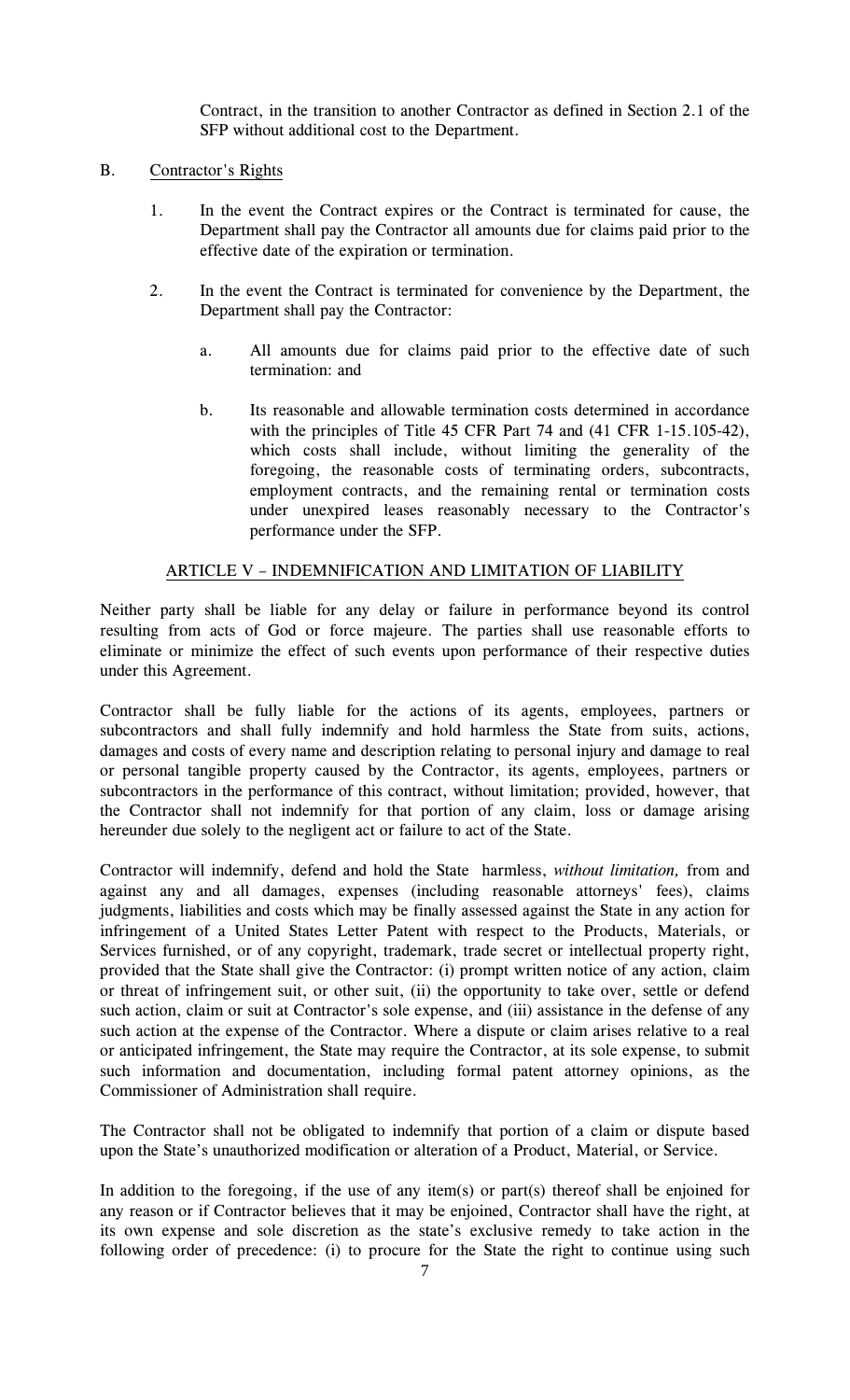item(s) or part (s) thereof, as applicable; (ii) to modify the component so that it becomes noninfringing equipment of at least equal quality and performance; or (iii) to replace said item(s) or part(s) thereof, as applicable, with non-infringing components of at least equal quality and performance, or (iv) if none of the foregoing is commercially reasonable, then provide monetary compensation to the State up to the dollar amount of the Contract.

For all other claims against the Contractor where liability is not otherwise set forth in the Agreement as being "without limitation", and regardless of the basis on which the claim is made, Contractor's liability for direct damages, shall be the greater of 100,000 the dollar amount of the Contract, or two (2) times the charges for products, materials, or services rendered by the Contractor under the Contract. Unless otherwise specifically enumerated herein mutually agreed between the parties, neither party shall be liable to the other for special, indirect or consequential damages, including lost data or records (unless the Contractor is required to back-up the data or records as part of the work plan), even if the party has been advised of the possibility of such damages. Neither party shall be liable for lost profits or lost institutional operating savings.

The State may, in addition to other remedies available to them at law or equity and upon notice to the Contractor, retain such monies from amounts due Contractor, and may proceed against the performance and payment bond, if any, as may be necessary to satisfy any claim for damages, penalties, costs and the like asserted by or against them.

# ARTICLE VI - ALTERATIONS OF CONTRACT

# A. Contract Modifications

Any alterations, variations, modifications or waivers of provisions of the Contract shall be valid only when they have been reduced to writing, duly signed and approved, and attached to the original copy of the Contract. No claim for services furnished by the Contractor which are not specifically defined in the Contract will be allowed by the Department. Duly signed and approved shall mean when signed by the Secretary of the Department, the Division of Administration, the duly authorized representative of the Contractor's company, and upon approval of the proper State and Federal agencies.

# B. Renegotiation

In the event the laws of the State of Louisiana or the United States or the rules, regulations, and guidelines of any agency of the State or Federal government should be so amended or judicially interpreted as to render infeasible the fulfillment of this Contract on the part of either party, or if any such State or Federal statute or implementing regulation promulgated pursuant thereto should make it mandatory that Contractor furnish a category of Medicaid Program benefits or services not contemplated or considered in establishing the charges herein in order for the Department to be in conformity with said State or Federal law or regulations issued pursuant thereto, then the appropriate provisions of the Contract shall be renegotiated in good faith by the Department and the Contractor in accordance with State and Federal law and regulations.

# C. Omissions

In the event that the Department or the Contractor discovers any material omission in the provisions of the Contract which is believed to be essential to the successful performance of the Contract, each shall inform the other in writing, and the Department and the Contractor shall thereafter promptly negotiate in good faith with respect to such matters for the purpose of making such reasonable adjustments as shall be necessary to perform the objective of the Contract.

# D. Severability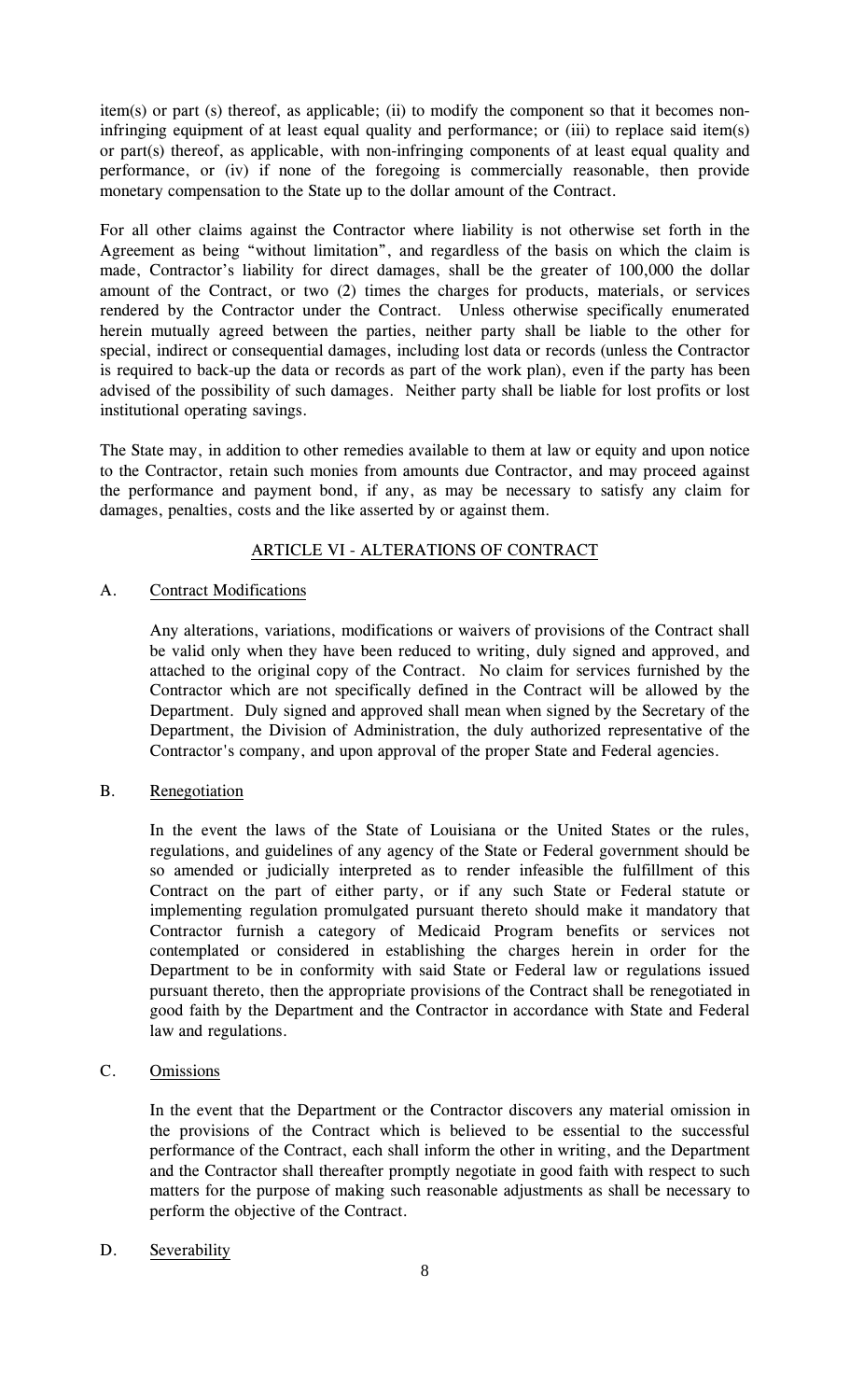If any provision or item of the Contract or the application thereof is held invalid, such invalidity shall not affect other provisions, items, or applications of the Contract which can be given effect without the invalid provisions, items, or applications, and to this end the provisions of the Contract are hereby declared severable.

# ARTICLE VII - DUTIES

## A. Contractor Duties

The Contractor shall perform all its responsibilities and services described in the Contract.

## B. Department Duties

The Department shall perform all its responsibilities and services described in the Contract.

## ARTICLE VIII - ADMINISTRATIVE PROCEDURES

## A. Mutual Consent

The Department and Contractor agree that this Contract supersedes all previous contracts, agreements, negotiations, and all other communications between the parties with respect to the subject matter of this Contract, except those included as part of this Contract or those included as a part of the SFP and the Contractor's Proposal.

The Contract in its composite form shall contain all of the terms and conditions agreed upon by the parties. No other understandings, oral or otherwise, regarding the subject matter of the Contract, shall be deemed to exist or to bind any of the parties. In the event of a conflict, the Department and Contractor will engage in good faith negotiations to resolve the matter.

## B. Notice

Other than notices relating to day to day operations between the Contractor and the Department, all other notices, unless stated otherwise, required or permitted under the Contract shall be effective upon receipt, and shall be delivered in hand and a receipt granted or shall be sent by registered or certified mail, return receipt requested, and addressed to the Secretary of the Department, or the agent designated in this agreement and at the location stated for such purpose by the Department.

Either party hereto may change its address for notice purposes upon ten (10) days written notice to the other given as aforesaid.

#### C. Books and Records

The Contractor shall maintain books, records, documents, audits, and other evidence pertaining to the Contract to the extent and in such detail as shall adequately reflect performance hereunder. The Contractor agrees to preserve and make available to the Department such records within thirty (30) days of the Department's written request and shall deliver such records to the Department's central office in Baton Rouge, Louisiana, without additional expense. At the Department's option, the Contractor shall allow for a reasonable number of persons designated by the Department to inspect, audit, or reproduce such records at the location where the Contractor's records are normally maintained within thirty (30) days of the Department's written request without additional expense to the Department. It is understood by both parties that internal cost records shall remain private but shall be disclosed to the public to the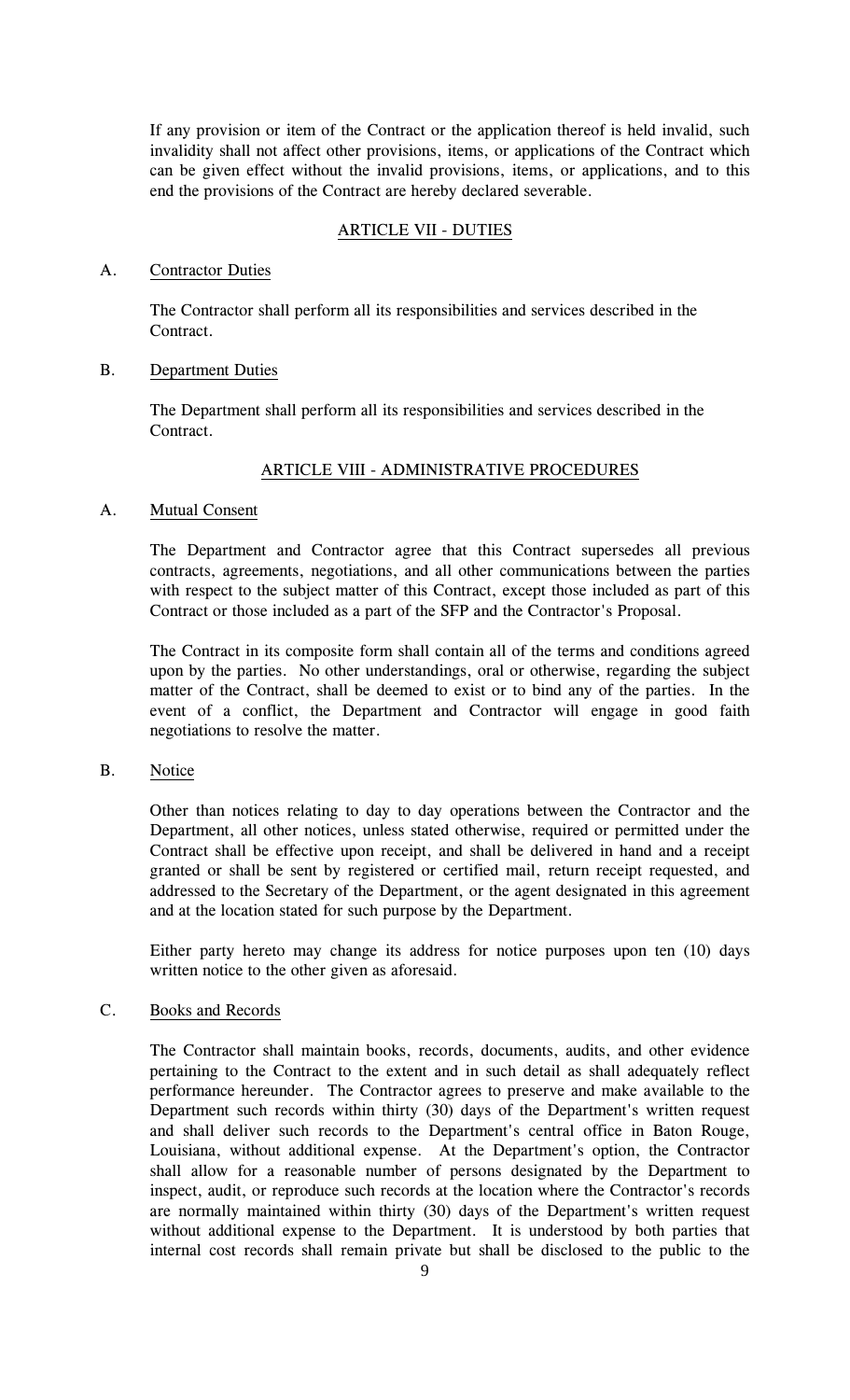extent required under State and Federal Law.

# D. Records Retention

The Contractor shall maintain such records for a period as prescribed in 45 CFR Part 74.53(B) or three years from the end of the fiscal year within which the services were delivered, whichever is longer. Records involving matters of litigation shall be retained for one (1) year following the termination of such litigation or as prescribed in the preceding sentence, whichever is longer. Upon completion of this contract, or if terminated earlier, all records, reports, worksheets and any other material related to this contract shall become the property of the Department.

## E. Inspection of Records

The Contractor agrees to make such records available for inspection, audit, or reproduction to any representative of the Department, the Legislative Auditor of the State of Louisiana, Division of Administration, the Secretary of the United States Department of Health and Human Services, and/or the Comptroller General of the United States at all reasonable times within the required period of retention.

## F. Monitoring

The Department has the right to free and uninhibited access to the Contractor's premises to inspect, monitor, or evaluate the work being performed. Further, the Department has the right to demand and obtain access without prior notice to the Contractor.

## G. Confidentiality and Security

Non-public information obtained by the Contractor under the Contract will be treated as confidential in accordance with 45 CFR 205.50 and other applicable Federal and State requirements. Information so obtained will not be used in any manner except as necessary for the proper discharge of the Contractor's obligations.

The Federal government and the State require that all information pertaining to recipients, providers, health facilities, and associations shall be treated as confidential. In order to maintain confidentiality and security, the Contractor shall establish, subject to review and approval by the Department, confidentiality rules; security badge procedures, facility access procedures, and procedures including security for electronic data processing facilities as defined in Section 2.1 of the SFP. Contractor shall provide procedures for maintaining records of every query directed against an individual's records, including the identity of persons or organizations making that query if applicable. Any data, regardless of means of recording, compiled under the Medicaid Program may not be released to anyone without written permission from the Secretary of the Department or his designee. Contractor and Contractor personnel shall at all times comply with all security regulations in effect at the Department's premises which are made known in writing by the Department to the Contractor.

Non-public or proprietary information obtained by the State under the Contract shall be treated as confidential to the extent permitted by State and Federal Law.

Attached hereto, as Appendix A, is a draft of a HIPAA Business Associate Addendum. Contractor will sign the HIPAA, or one substantially similar as drafted by the Department, upon award of the contract.

#### H. Resolution of Disputes

Any issues or provisions of the Contract in dispute between the Department and the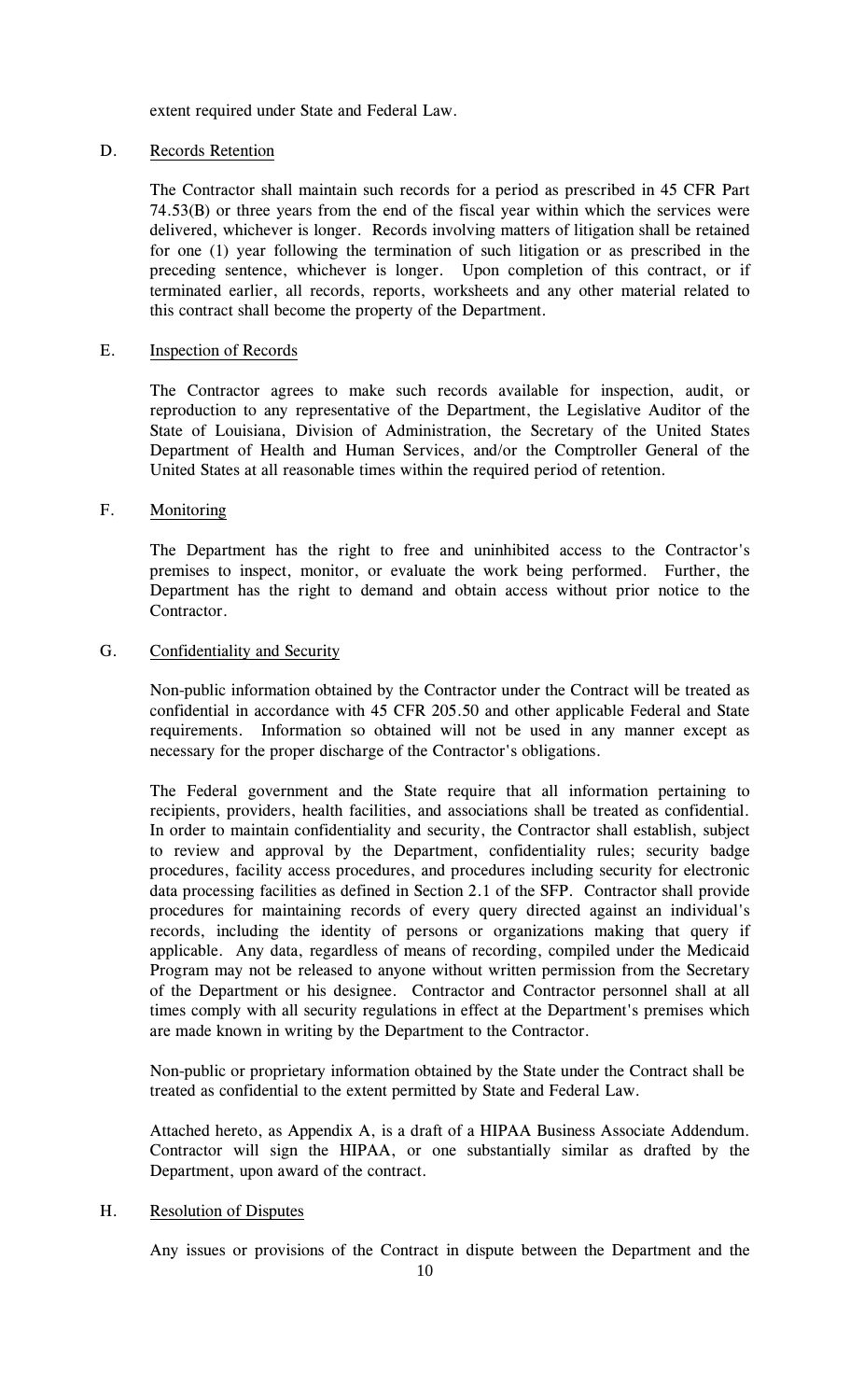Contractor which, in the judgment of either party to the Contract, may materially affect the performance of such party shall be reduced to writing and delivered to the other party. The Department and the Contractor shall promptly thereafter negotiate in good faith and use every reasonable effort to resolve such dispute in a mutually satisfactory manner. Those disputes not resolved by agreement shall be decided by the Secretary of the Department, who shall reduce his decision in writing and furnish a copy thereof to the Contractor.

The Contractor may file a complaint with the Division of Administration in accordance with Louisiana R.S. 39:1673 et seq. if it so chooses upon receipt of the Secretary's decision.

During such proceedings, the Contractor shall act in good faith to perform all the duties including those issues in dispute described in the Contract.

## I. Hold Harmless Agreement

The Contractor agrees to indemnify, defend, and hold harmless the Department from any claims or liabilities arising out of any breach of the Contract by the Contractor, its agents or employees.

# ARTICLE IX - SUBCONTRACTS

Any subcontracts deemed necessary by the Contractor must have prior written approval from the Department, which approval shall not be unreasonably withheld. The Department will respond to any request for approval hereunder in a timely manner. Notwithstanding any subcontract, the Contractor shall maintain prime responsibility for all services required of the Contractor by the Contract.

When requesting approval for subcontractor(s) and consultants, the Contractor shall provide the Department with letters of agreement, contracts, or some other form of commitment which demonstrates the subcontractor's willingness to undertake its portion of this Contract. In addition, a description of all requirements and responsibilities pertaining to the subcontractor shall be provided.

Suppliers of rental equipment, maintenance agreements and routine purchase orders necessary for purposes of the Contract shall not be considered subcontractors.

# ARTICLE X - INDEPENDENT CAPACITY OF CONTRACTOR

The Contractor, its officers, employees, subcontractors, or any other agent of the Contractor in performance of the Contract will act in an independent capacity and not as officers or employees of the State of Louisiana or of the Department, nor shall they hold themselves out to be State employees.

# ARTICLE XI - NON-ASSIGNABILITY

The Contractor shall not assign or delegate the benefits or the burden of the Contract either in whole or in part or in any other manner without the prior written consent of the Commissioner of Administration. Failure to receive consent of the Commissioner of Administration can result in cancellation of the contract upon a thirty-day notice.

# ARTICLE XII - PERSONNEL ASSIGNMENTS

#### A. Contractor's Employees

The Department reserves the right to require the Contractor to reassign or transfer any specified Contractor employees engaged under the Contract. The Department will not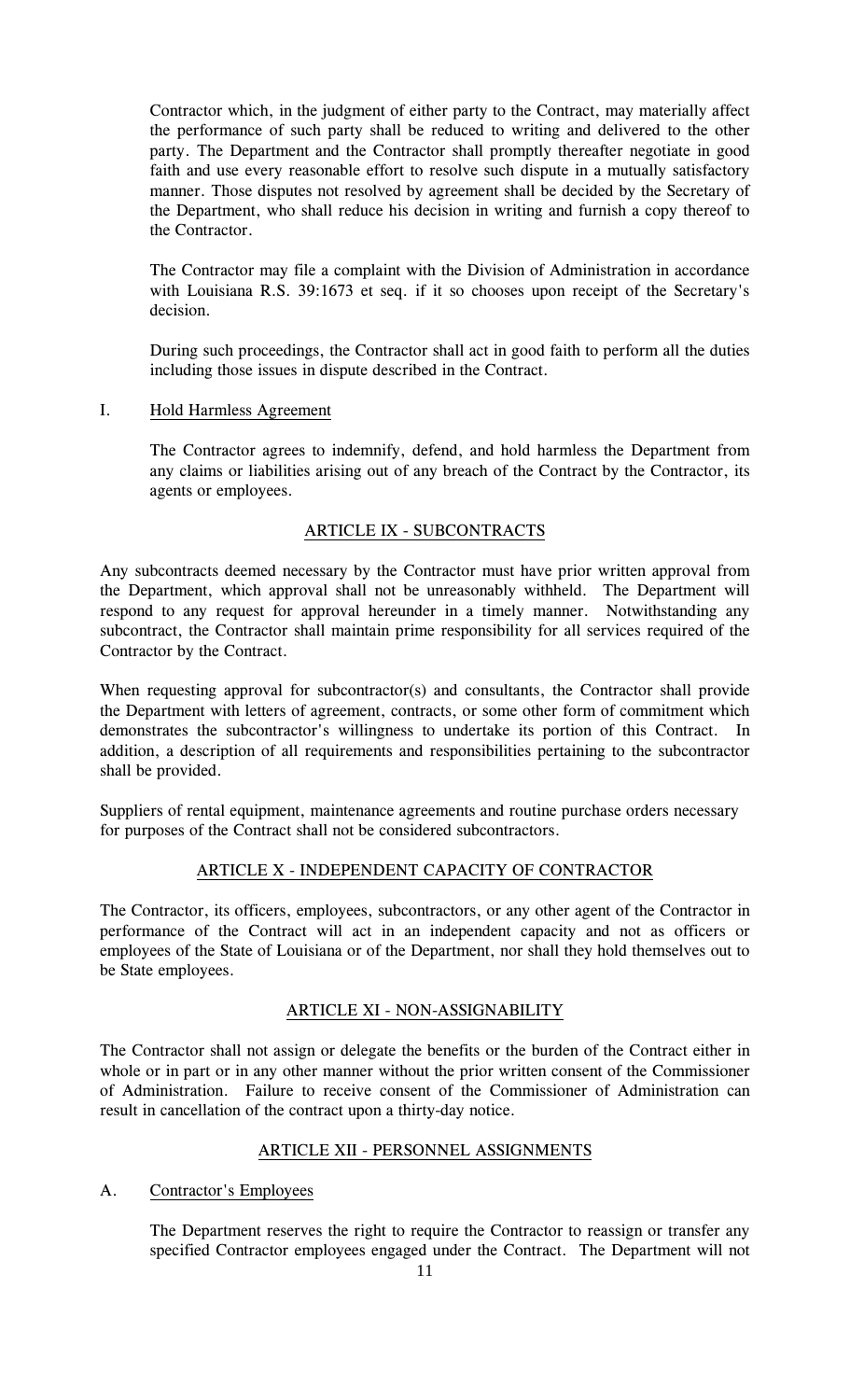exercise such authority unreasonably.

# B. Key Personnel

The Contractor will assign key personnel to this project as described in the Proposal. During the term of the Contract, the Contractor may replace any such key person with an equally qualified person upon the written approval of the Secretary of the Department, according to the terms provided in Section 2.1.4 the SFP. Such approval shall not be unreasonably withheld. The Department approves Contactor assignment of key personnel proposed by Contactor in its proposal or interviewed by the Department as part of the proposal evaluation process.

# ARTICLE XIII - CONTRACTOR'S LIABILITY FOR CLAIMS PAYMENT

The Department agrees to hold harmless the Contractor, its officers, directors, and agents against any liability resulting from any claim paid or denied in good faith by the Contractor if payment action was reasonably taken as a result of or based on information or instructions given to the Contractor by the Department, its authorized employees, or agents.

Payments made to the Contractor under this Contract determined by audit or Department review to be ineligible for reimbursement and for which payment has been made to Contractor shall be reimbursed by the Contractor in cash payments or deducted from future payments to the Contractor by the Department.

# ARTICLE XIV - CERTIFICATION GUARANTEE

The Contractor and the Department agree that obtaining and maintaining DHHS certification of the Louisiana MMIS as qualifying for seventy-five percent (75%) FFP is a primary objective of the Contract. Therefore, the Department and the Contractor agree:

- A. The Contractor will provide and maintain the CMS Certifiable System; contingent upon the State fulfilling its responsibilities related to certification, will provide an operational system that will be federally certifiable for seventy-five percent (75%) Federal Financial Participation (FFP) under 42 CFR 433.116 and throughout the term of the Contract.
- B. The Contractor will on a timely basis provide all information, data, forms, systems, systems modifications, documentation, correspondence, consultation, and training of Department staff needed to assist the Department in obtaining and/or maintaining DHHS certification of the Louisiana MMIS.
- C. The Contractor shall make every reasonable effort to assist the Department in obtaining ninety percent (90%) FFP for enhancements made to Louisiana MMIS.

# ARTICLE XV - PROPRIETARY RIGHTS

#### A. Ownership of the Louisiana MMIS

The Contractor agrees that free of any additional charges, all rights to software, hardware, and source code or modifications thereof and associated documentation designed, developed, and installed for the LMMIS is the property of the State of Louisiana except that the U.S. Department of Health and Human Services reserves a royalty-free, non-exclusive, and irrevocable license to reproduce, publish, or otherwise use, and to authorize others to do so, such software, modifications and documentation. The parties acknowledge that software not developed or designed by Contractor in whole or in part with state or federal funds under this or any other prior agreement between the parties may be proprietary to the Contractor or third parties and that it may not be possible to convey such proprietary software to the Department. When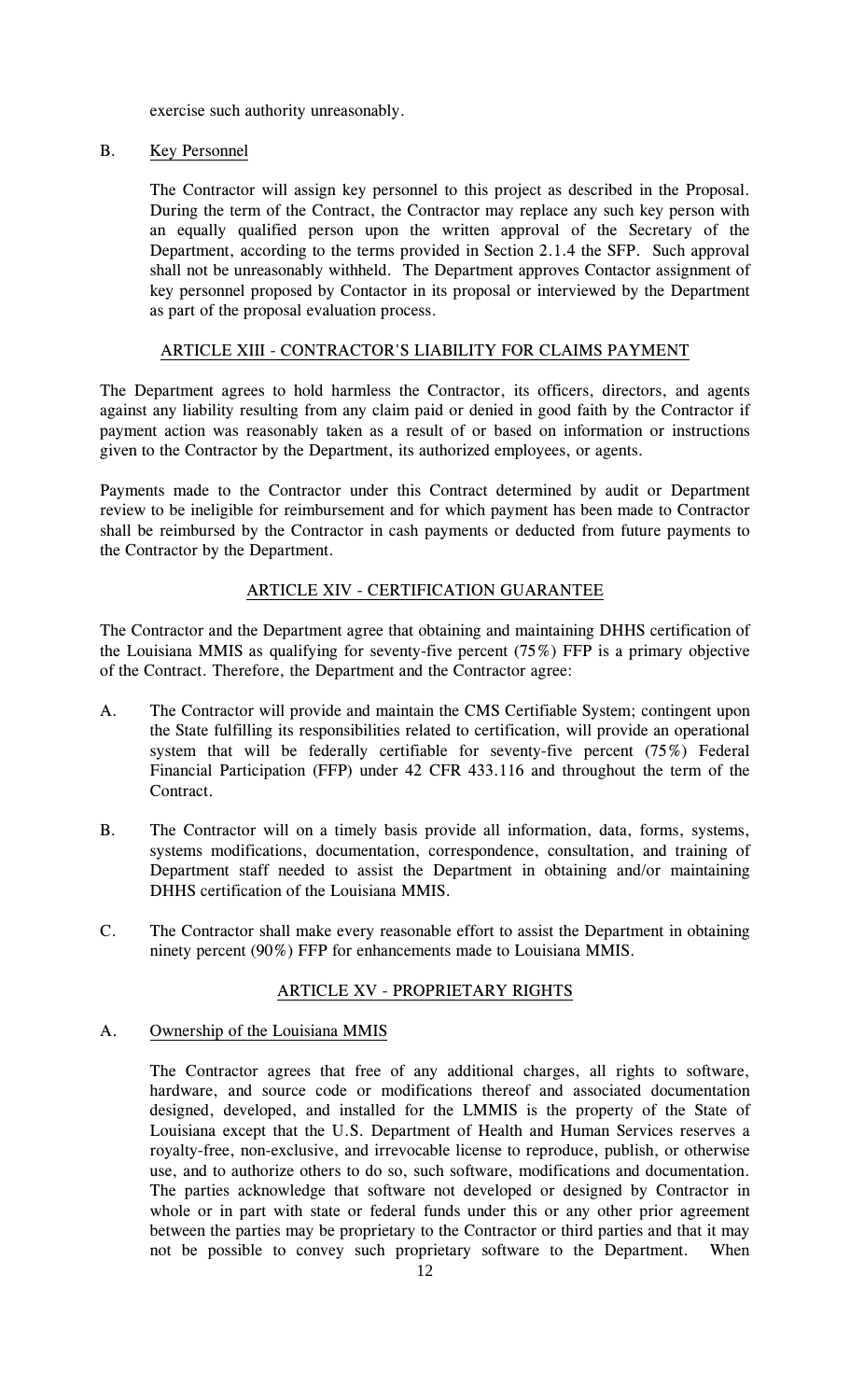conveyance of title to the Department for software is required, the Contractor will convey to the State the maximum license rights permitted under any third party proprietary software license. Contactor will convey a perpetual, non-exclusive personal license to the Department for its use.

## B. Project Property, Equipment and Furniture

It is the expressed purpose of the Department to maintain continual operation of the Louisiana MMIS System without interruption at such time termination or expiration of the Contract occurs. The Contractor hereby agrees to the following, at the sole option of the Department subject to approval by the Commissioner of Administration:

1. The Contractor shall make the Department a "sub-lessee" to any or all lease agreements executed by the Contractor for the rental or use of all facilities, movable and immoveable property, equipment, and furniture used in the operation of the Louisiana MMIS, or shall be required to negotiate an option for fair and reasonable consideration with any and all lessors to such lease agreements exercisable by the Department to assure such lease or lease agreements extend beyond the termination or expiration date of the Contract.

The duration of such sub-lease or option shall be negotiated between the Contractor and the Department immediately prior to the termination or expiration date of the Contract.

2. The Contractor shall further contract with the Department for the use of all movable or immoveable property, equipment, and furniture owned by the Contractor and located in the Parish of East Baton Rouge and used in the operation of the Louisiana MMIS System for fair and reasonable consideration the duration of such Contract to extend beyond the termination or expiration date of the Contract.

The duration of such Contract shall be negotiated between the Contractor and the Department immediately prior to the termination or expiration date of the Contract. If the parties cannot agree then the Secretary shall decide.

The Contractor shall furnish copies to the Department of all current lease agreements executed by the Contractor for all facilities, movable and immoveable property, equipment, and furniture located in East Baton Rouge Parish and used in the operation of the Louisiana MMIS and supply and maintain an updated inventory of such property, equipment, and furniture for Departmental purposes. The Contractor shall supply such information within ten (10) business days of execution of the lease agreements or modifications.

# ARTICLE XVI - PAYMENT FOR SERVICES

# A. Payment Procedure

The Contractor agrees to bill the Department monthly by the tenth day of each month for all billable services as defined in Section 2.3 of the SFP during the preceding calendar month. The Department agrees to authorize and effect payment to the Contractor for all approved services within thirty (30) calendar days after the receipt of the Contractor's invoice

Payments will be made in accordance with the attached Pricing Forms (see Appendix B)

B. Miscellaneous Payment Provisions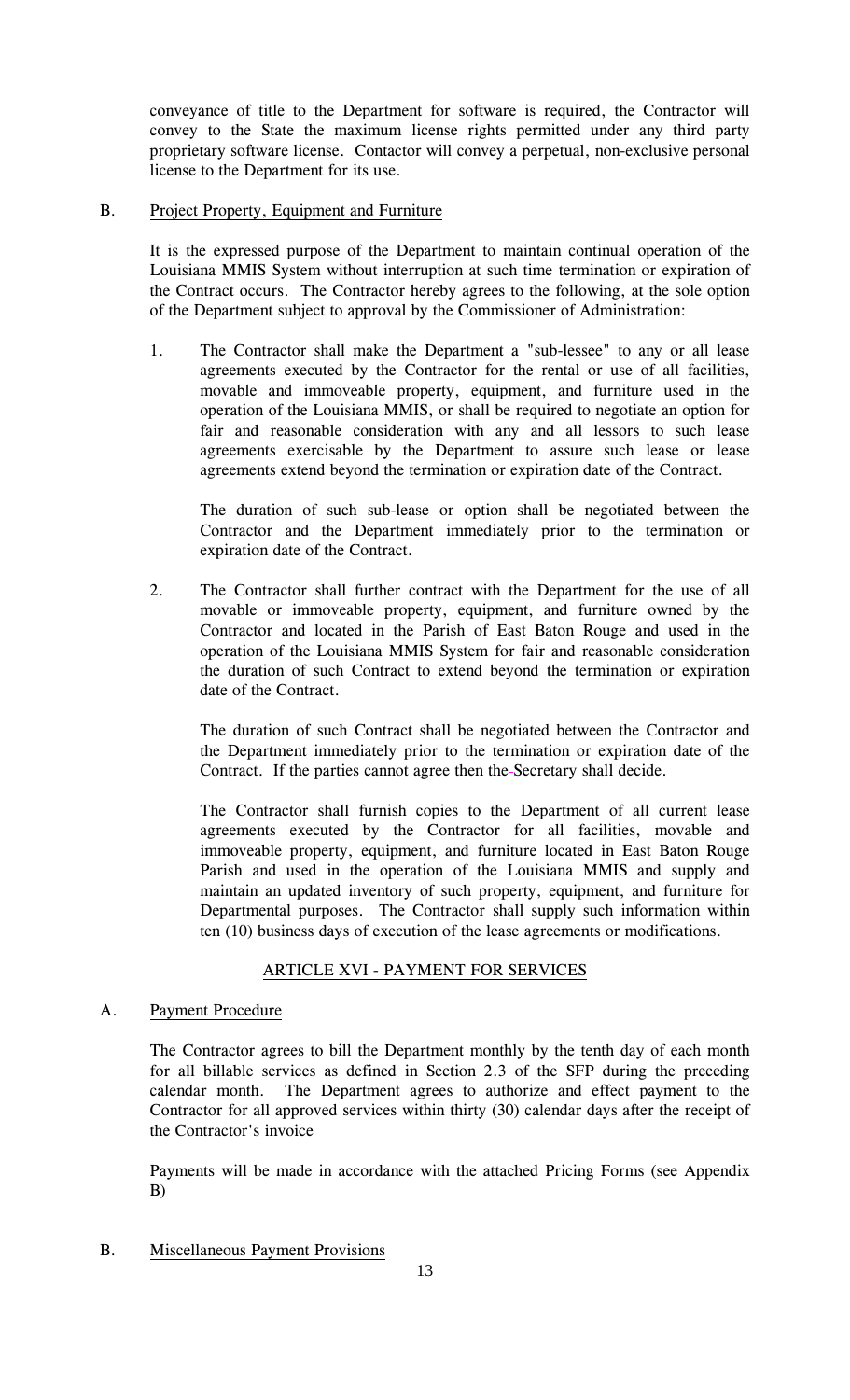- 1. The Contractor shall agree that the responsibility for payment of taxes from the funds thus received under this Contract shall be Contractor's obligation and identified under the Contractor's actual Federal and State tax identification number.
- 2. The Contractor shall agree that in consideration for the goods delivered or services performed, the Department shall make all checks payable to the order of the Contractor in the amount as expressed or specified in the Contract.
- 3. The Contractor shall agree that the Contract is subject to and conditioned upon the availability and appropriation of Federal and/or State funds and that no liability or obligation for payment will develop between the parties or to the Department or any official thereof until the Contract has been approved by the DHHS and the Director of State Purchasing, Division of Administration.

# C. Withholding in Last Month of Payment

During the transition to a new Contractor, for the last month of the Contract, the Department shall withhold seventy-five percent (75%) of the final payment to the Contractor for a maximum of sixty (60) days from the due date of such amount to ensure that the outgoing Contractor fulfills its contractual obligations, some of which may extend past the term of the Contract, such as the production of all SURS, MARS, and other reports (system and manual); 1099's; and which must include claims from the last payment cycle for which the Contractor is responsible. In consideration of this clause, it is recognized that the Contractor is not responsible for the production of the aforementioned reports, tapes or optical media for the last payment cycle of the previous Contractor.

# ARTICLE XVII - EMPLOYEE CONTRACTS

Except for key personnel as specified in the SFP, the Contractor is prohibited from requiring other employees to enter into any Contract with the Contractor which prevents or prohibits these other employees from becoming employees of the State or the successor Contractor.

# ARTICLE XVIII - MISCELLANEOUS PROVISIONS

# A. Fund Use

No funds provided under the Contract shall be used to urge any elector to vote for or against any candidate or proposition on an election ballot nor shall such funds be used to lobby for or against any proposition or matter having the effect of law being considered by the legislature or any local governing authority. This provision shall not prevent the normal dissemination of factual information relative to a proposition on any election ballot or a proposition or matter having the effect of law being considered by the Legislature or any local governing authority.

# B. Anti-Kickback Clause

The Contractor hereby agrees to adhere to the mandate dictated by the Copeland "Anti-Kickback" Act which provides that the Contractor or any sub-contractor shall be prohibited from inducing, by any means, any person employed in the completion of work, to give up any part of the compensation to which he is otherwise entitled.

# C. Civil Rights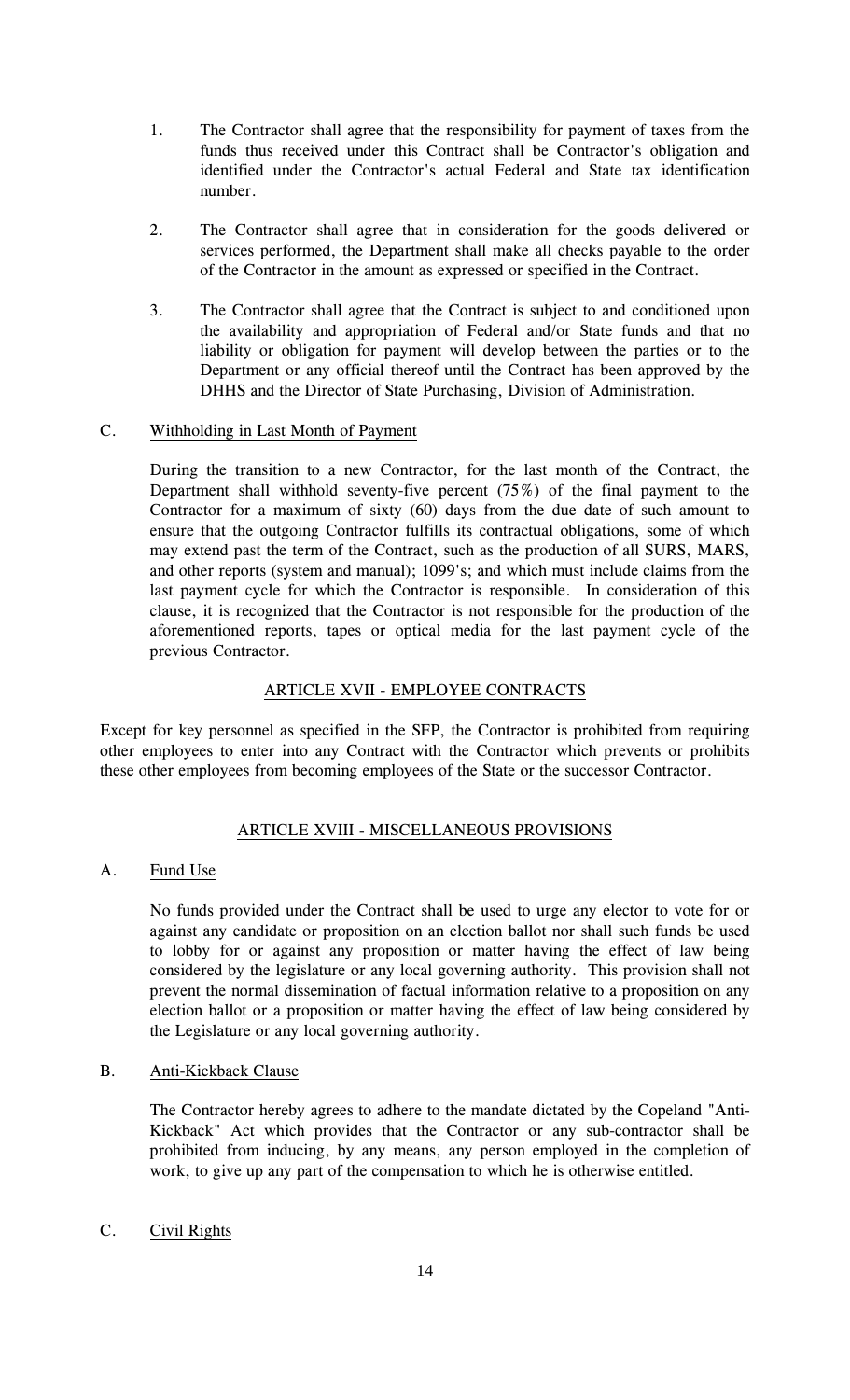The Contractor shall abide by the requirements of Title VII of the Civil Rights Act of 1964, and shall not discriminate against employees because of color, race, religion, sex, handicap, or national origin. Furthermore, both parties shall take Affirmative Action pursuant to Executive Order #11246 and the National Vocational rehabilitation Act of 1973 to provide for positive posture in employing and upgrading persons without regard to race, color, religion, sex, handicap, or national origin, and shall take Affirmative Action as provided in the Vietnam Era Veteran's Readjustment Act of 1974. Both parties shall also abide by the requirements of Title VI of the Civil Rights Act of 1964 and the Vocational Rehabilitation Act of 1973 to ensure that all services are delivered without discrimination because of race, color, national origin, or handicap.

## D. Equal Employment Opportunity

The Contractor shall not discriminate against any employee or applicant for employment because of age, race, color, religion, sex, handicap or national origin. The Contractor shall take affirmative action to ensure that applicants are employed, and that employees are treated during employment without regard to their race, color, religion, sex, age, handicap or national origin. Such action shall include, but not be limited to the following: employment upgrading, demotion, or transfer; recruitment, or recruitment advertising: layoff or termination; rates of pay or other forms of compensation; and selection of training, including apprenticeship. The Contractor agrees to post in conspicuous places, available to employees and applicants for employment, notices by the Contractor or the Secretary of the Department, setting forth the provision of the nondiscrimination clause.

The Contractor shall, in all solicitations or advertisements for employees placed by or on behalf of the Contractor; state that all qualified applicants will receive consideration for employment without regard to age, race, color, religion, sex, handicap or national origin.

The Contractor will send to each labor union or representative of workers with which he has a collective bargaining arrangement or other contract or understanding a notice advising the labor union or worker's representative of the Contractor's commitment under Section 202 of Executive order No. 11246 of September 24, 1965, as amended, and of the rules, regulations, and relevant orders of the United States Secretary of Labor.

The Contractor shall comply with all provisions of Executive Order No. 11246 of September 24, 1965, as amended, and of the rules, regulations, and relevant orders of the United States Secretary of Labor.

The Contractor shall furnish all information and reports required by Executive Order No. 11246 of September 24, 1965, as amended, and by the rules, regulations, and orders of the United States Secretary of Labor, or pursuant thereto, and shall permit access to its books, records, and accounts by the Secretary of DHHS and the United States Secretary of Labor for purposes of investigation to ascertain compliance with rules, regulations and orders.

In addition, the Contractor will comply with all provisions of Title V, Section 504 of the Social Security Act in regard to providing of access and employment to the handicapped.

#### E. Compliance with Energy Policy and Conservation Act

The Contractor shall recognize the mandatory standards and policies relating to energy efficiency which are contained in the State Energy Conservation Plan issued in compliance with Energy Policy and Conservation Act (P.L. 94-163).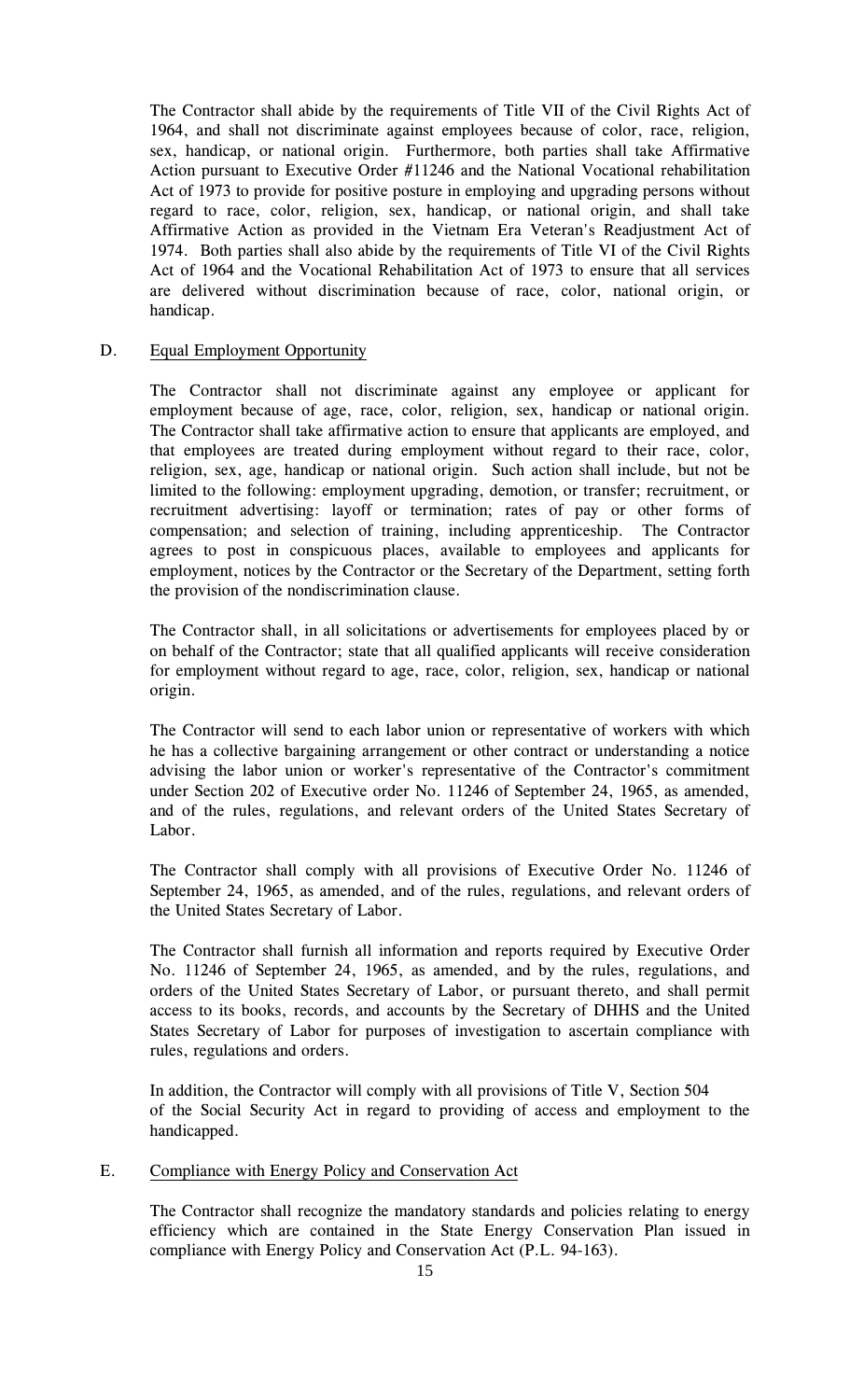## F. Compliance with Clean Air and Water Acts

The Contractor shall adhere to the provisions which require compliance with all applicable standards, orders, or requirements issued under Section 306 of the Clean Air Act and Section 508 of the Clean Water Act, which prohibits the use under non-exempt Federal contracts, grants or loans of facilities included in the EPA List of Violating Facilities.

## G. Freedom of Choice

The provisions of the Contract shall not alter the right of recipients to the free choice of physician, hospital, or other provider of care, unless such freedom of choice is lawfully restricted by the Department or DHHS. The legal responsibility of providers to patients shall not be affected hereby.

## H. Choice of Law

The Contractor agrees to be bound by the laws of the State of Louisiana and the Contract shall be interpreted under Louisiana Law. Any legal proceedings must be brought in the Nineteenth Judicial District Court, Parish of East Baton Rouge, State of Louisiana. For the purposes of Federal jurisdiction in any action in which the State of Louisiana or the Department is a party, venue shall be in the United States District Court for the Middle District of the State of Louisiana.

# I. Performance Subject to Law

All services under this Contract shall be performed in accordance with applicable Federal and State laws and regulations in effect at the time such services are provided, and this Contract shall be subject to all such laws and regulations.

# ARTICLE XIX - GUARANTEES AND WARRANTIES

# A. Performance Bond

- 1. Within ten (10) calendar days of the effective date of the Contract, the Contractor shall procure, submit to the Department and maintain a performance bond for the Contract life to secure its performance under the Contract in the amount of six million dollars (\$6,000,000). The bond must be obtained from an agent licensed to do business in Louisiana, with all fees current, and appearing on the U.S. Treasury's list of approved sureties.
- 2. In the event the Department exercises any option to renew beyond the surety shall be granted the right to review the extension of the performance bond, reserving full rights to extend at each instance of extension of the Contract. Refusal of such surety to extend will not relieve the Contractor of its obligation to procure and maintain the performance bond as described above.
- 3. The performance bond shall be forfeited under the following circumstances:
	- a. If the Contract is terminated during the Contract life for cause or default.
	- b. If the Contract is terminated during the Contract life for bankruptcy as provided in Article III, Section C of this Contract.
- 4. The performance bond shall not be forfeited if the Contract is terminated during the Contract life for convenience of the Department.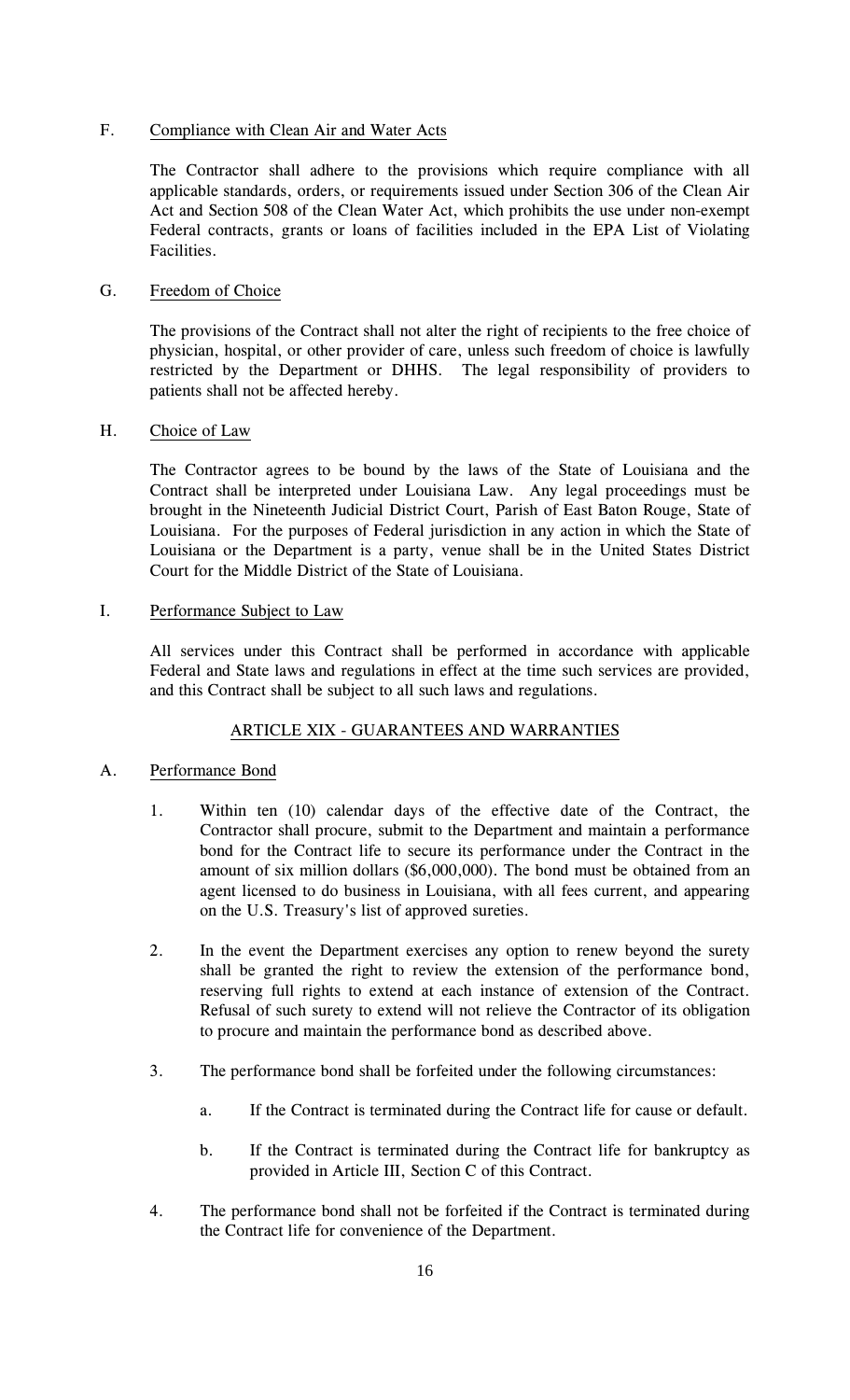# B. Warranty Against Cost Disclosure

The Contractor warrants that it has not discussed or disclosed price or cost data with the Department or other bidders prior to the public opening of the Proposal and that all price and/or cost data have been arrived at independently without consultation, communication, or agreement with any other bidder or competitor. The Contractor also warrants that it has not and will not make any attempt to induce any other person or firm to submit or not to submit a quotation for the purpose of restricting competition.

## C. Warranty Against Brokers Fees

The Contractor warrants that it has not employed any company or person other than a bona fide employee working solely for the Contractor or a company regularly employed as its marketing agent to solicit or secure the Contract and that it has not paid or agreed to pay any company or person other than a bona fide employee working solely for the Contractor or a company regularly employed by the Contractor as its marketing agent any fee, commission, percentage, brokerage fee, gifts, or any other consideration contingent upon or resulting from the award of the Contract. For breach or violation of the warranty, the Department shall have the right to annul the Contract without liability, or, in its discretion, to deduct from the Contract price or consideration, or otherwise recover, the full amount of such fee, commission, percentage, brokerage fee, gifts, or contingent fees.

## D. Warranty to Comply with State and Federal Regulations

The Contractor warrants that it shall comply with all requirements of the SFP and all State and Federal regulations as they exist at time of Contract and as subsequently amended. For breach or violation of this warranty, the Department shall have the right to terminate the Contract without liability.

# E. Warranty of Removal of Conflict of Interest

The Contractor warrants that it, its officers, members or employees presently have no interest and shall not acquire any interest, direct or indirect, which would conflict or compromise in any manner or degree with the performance of its services hereunder. The Contractor further warrants that in the performance of this Contract, the Contractor shall periodically inquire of its officers, members, and employees concerning such interests. Any such interests discovered shall be promptly presented in detail to the Department. The Contractor shall warrant that it shall remove any material conflict of interest prior to the signing of the Contract.

# F. Warranty of Non-Collusion

The Contractor warrants that it has not entered into any arrangement or agreement with any other bidder or any public officer of the State of Louisiana in which the Contractor has offered or given or is to offer or give another bidder or public officer any sum of money or anything of value. Furthermore, the Contractor has not entered into any arrangement or agreement with any other bidder or bidders which could lessen or destroy free competition in awarding the Contract. For breach or violation of this warranty, the Department shall have the right to terminate the Contract without liability.

#### G. Patent and Other Proprietary Right Indemnity

Contractor warrants that all materials and/or products produced hereunder shall not infringe upon or violate any patent, copyright, trade secret, or other proprietary right of any third party. In the event of any claim by any third party against the Department, the Department shall promptly notify the Contractor after becoming aware of such a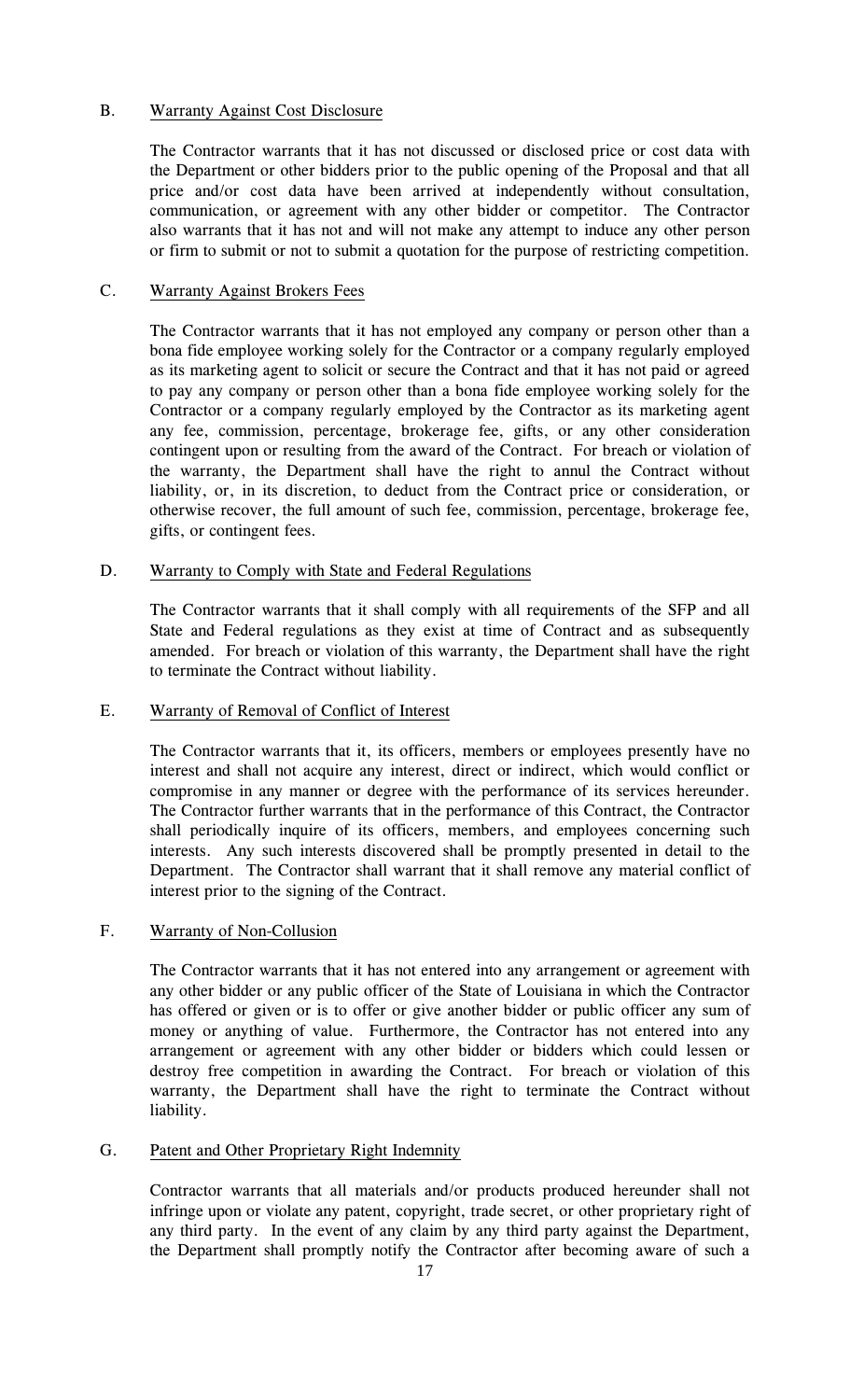claim, and the Contractor shall defend such claim, in the Department's name, but at the Contractor's expense and shall indemnify and hold harmless the Department against any loss, expense, or liability arising out of such claim, whether or not such claim is successful. The Department agrees to fully cooperate with the Contractor in the defense of any such action and recognize that Contractor shall have full control of any defense or settlement of the claim.

# H. Warranty of Software Compliance

The Contractor shall warrant that at the end of the contract period, or at any time during the contract period, upon written request of the Department, the Contractor shall turn over to the Department all software programs created in connection with this contract or supplied to the Contractor by the Department. Additionally, the Contractor shall provide the Department with all supporting documentation which shall include at a minimum following information:

- A printed copy of the program design including programming notes and comments,
- A printed instruction guide which clearly and completely explains all functions of the software programs.

# ARTICLE XX - PERFORMANCE STANDARDS AND LIQUIDATED DAMAGES

# A. Delays and Waivers

The Secretary of the Department or his designee may by written notice waive or delay the imposition of any and all liquidated damages as to the breach of a particular obligation, if in the Secretary's or his designee's opinion the events causing the Contractor to be liable for any liquidated damage or liquidated damages were beyond the control of the Contractor. The Secretary of the Department or his designee shall be the sole determiner of such delays and/or waivers and shall exercise this authority in the best interest of the State. Review of this decision shall be in accordance with the Resolution of Disputes as provided for in Article VIII, Section H of this Agreement.

# B. Liquidated Damages

Performance standards and their related liquidated damages are defined in Section 4.1 of the SFP. The Department may assess liquidated damages or may pursue any other contract remedy available to the Department whenever the Contractor or its subcontractor fails to achieve an individual performance standard. If the Department assesses liquidated damages, any failure to meet a performance standard set forth under any of Section 4 .1 will also be assessed.

#### C. Deduction of Liquidated Damages from Payments or Payment of Liquidated Damages

Amounts due the Department as liquidated damages may be deducted by the Department from any money payable to the Contractor pursuant to this Contract or if the liquidated damages exceed amounts due from the Department, the Contractor will be required to make cash payments for the amount in excess. Liquidated damages will be applied in the month after determination of the performance standard violation finding by the Department.

#### ARTICLE XXI - DESIGNATED AGENT

A. The agent designated by the Department for receipt of notices regarding the day-to-day operations between the Contractor and the Department shall be the Director of the Bureau of Health Services Financing whose address is  $628$  North  $4<sup>th</sup>$  Street,  $6<sup>th</sup>$ , P.O.